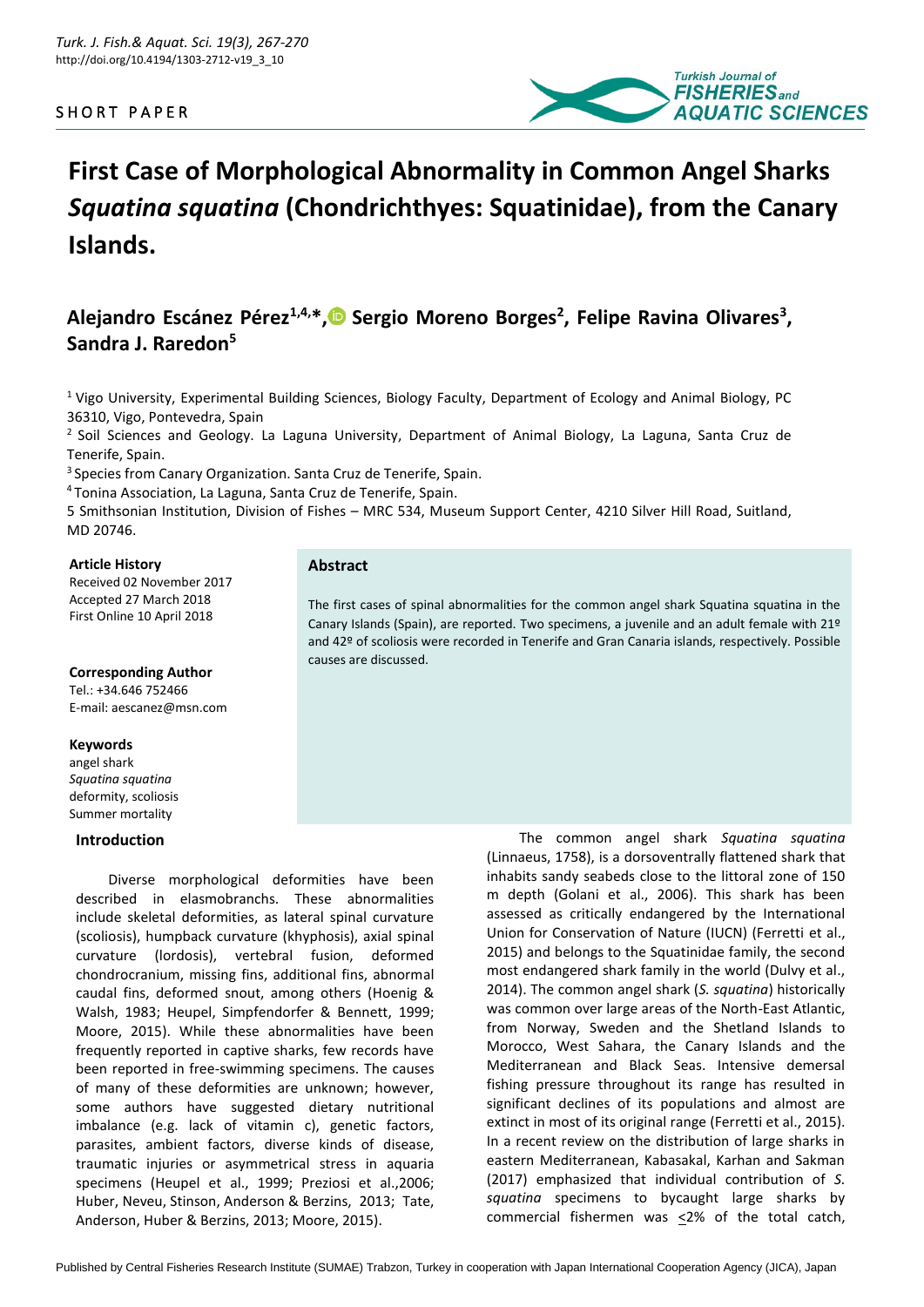# between 1990 and August 2015.

Currently, the Canary Islands angel shark population is considered the most abundant, being frequent its encounters with divers in all islands, through the year (Escánez, Crespo, Rodríguez, Oñate & Marrero, 2016). In contrast, common angel sharks reports from other areas have been dramatically decreasing in the last middle century. For example, in the Mediterranean only two specimens have been reported since 1985 to 2015 in the Sicilian coast, while only eight specimens have been reported from the Turkish waters since 1990 to 2015 (Kabasakal et al., 2017). This same pattern has been observed for other Mediterranean and North Atlantic regions (Roger & Ellis, 2000; Kabasakal & Kabasakal, 2014; Cavallaro, Danze, Ammendolia & Navarra, 2015; Akyol, Ünal & Capapé, 2015).

Among the 13 shark species with morphological abnormalities recorded worldwide, the pacific angel shark *Squatina californica* Ayres, 1859 is the only species in the Squatinidae family where albinism and synophthalmia have been described in two embryos in the Gulf of Mexico (Escobar-Sánchez, Moreno-Sánchez, Aguilar-Cruz & Abitia-Cárdenas, 2014). This brief communication describes two cases of morphological deformity observed for first time in free-swimming *S. squatina* in two islands of the Canary archipelago, and their potential causes are discussed.

# **Materials and Methods**

Due the status of Critically Endangered species based in Red List of the IUCN, the specimens of this study no were sacrificed or subjected to any procedure that caused pain, suffering, distress or lasting harm, in consonance with Spanish legislation about animal welfare for scientific purposes.

In November 2015, during a nocturnal survey at Las Teresitas Beach in Tenerife, Spain (28° 30´25.30´´N, 16°11.00´15´´W), a young female *S. squatina* that showed a skeletal deformity was captured using a hand net at 1m depth. The specimen was placed in a water tray to be measured and photographed, before its release. The second case was reported in November 2016. An adult female was observed during scuba-diving in Caleta de Abajo, Gran Canaria, Spain (28°9´45.99´´N, 15°40´50.26´´W) at 10 meters depth. The occurrence was video-recorded. The total length *L<sup>T</sup>* of the animal was visually estimated. The images were processed and analysed using ImageJ software and GIMP 2. The angles of spinal curvature were estimated by tracing a perpendicular across the middle of the intersection between eyes (sagittal plane) and the rotation from the resulting perpendicular to the current position of the animal (Figure 1).

In order to complement the photograph, we included one X-ray images from one *S. squatina* belonging to the collection of the Division of Fishes of Smithsonian Institution (Figure 1c).

# **Results**

The specimen captured on November 2015 was an immature female of 24 cm *L<sup>T</sup>* (Fig. 1a). It showed a lateral spinal curvature (scoliosis) of 21° and an approximate humpback curvature of 25° (kyphosis). The second individual was a ~120 cm *L<sup>T</sup>* adult female (Figure 1b) which showed another case of scoliosis with a curvature of 42°. Both animals showed the spinal curvature approximately at level of the middle of pectoral fins (Figure 1). This deformity apparently did not affect the swimming capacity in neither of them. However, the left branchial opening in the adult female (b) had severe distension, enlarging its normal aperture. The radiographed specimen from Smithsonian´s fish collection was a juvenile of 23 cm *L<sup>T</sup>* captured at Italy with reference code in the collection USNM 28457 (Figure 1c). It showed 45 monospondylous vertebrae with the transition to diplospondylous vertebrae placed posterior to the pelvic girdle, and a total number of 120 vertebrae. The comparison of the deformed animals with the X-ray image suggested that in both cases the injuries occur between vertebrae 10 to 20.

# **Discussion**

Spinal scoliosis has been reported in diverse shark species, most in pelagic sharks that depend on their swimming abilities to catch prey. Many cases have reported abnormal curvatures in the spinal or caudal fin without causing a negative impact on their depredatory activity (Moore, 2015; Afonso et al., 2016). In the same manner, the deformity described here for *S. squatina* seems not to significantly affect its hunting capacity, which consists in burying itself to catch its preys by ambush. Using this hunting method, swimming agility is perhaps less essential. This deformity is not apparently lethal given that the second case was an adult female, but it could negatively affect mating.

We suggest that the physical injuries were most probably caused by human interactions, given the constant interference in the coastal areas where juvenile angel sharks inhabit. For example, bites to bathers that stepped on buried new born or juveniles individuals have been frequently reported in nursery areas (Escánez et al., 2016). In the same way, accidental fishing of young specimens and their careless handling during release process could produce injuries that result in skeletal deformities. However, we cannot rule out other potential causes speculated by different authors such intraspecific aggressions, diseases, genetic factors or environmental stressors. This latter case, e.g. higher temperature and salinity values have been highlighted as potential physiological stressors which cause morphological abnormalities in fish development (Ottesen & Bolla, 1998; Pimentel et al., 2014; Moore,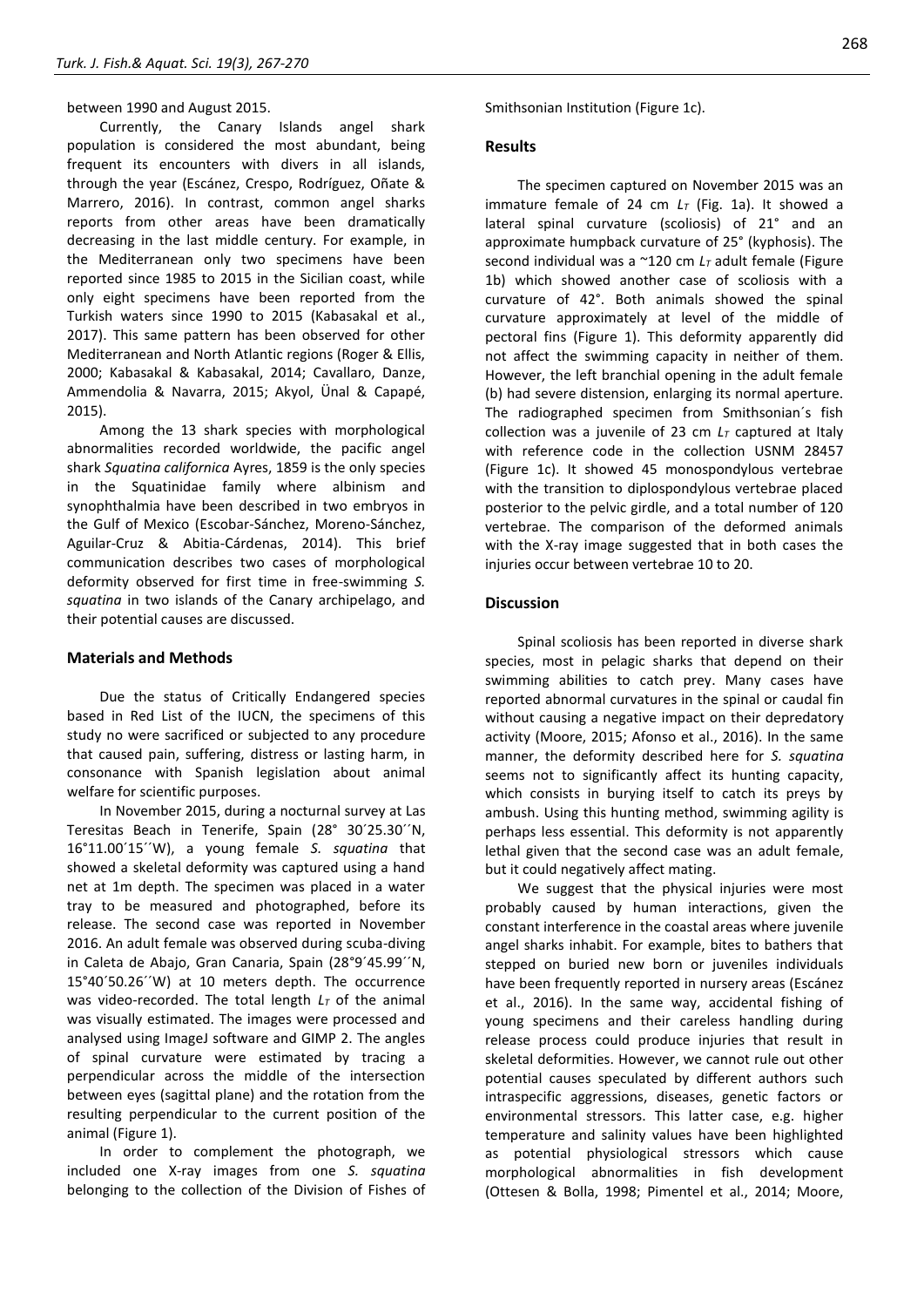

**Figure 1.** (a) Juvenile *S. squatina* specimen of 24 cm (*LT*) with 21° scoliosis curvature captured in Tenerife, Spain. (b) Adult female (~120 cm *LT*) with 42° scoliosis curvature sighted in Gran Canaria, Spain.

2015;). Furthermore, marine contaminants like polycyclic aromatic and aliphatic hydrocarbons can produce biological disorders and DNA damage in fishes including sharks. These contaminants can be transferred from the mother to unborn individuals, potentially producing abnormal embryos in sharks (Al-Hassan, Afzal, Rao & Fayad, 2000; Gelsleichter & Walker, 2010).

The frequency of this spinal deformity in *S. squatina* appears relatively low (0.5%). Only one abnormal individual has been sighted among 213 juveniles at Las Teresitas beach during the years 2014 and 2015 (Escánez et al., 2016). This frequency is similar to that reported for *Hemiscyllium ocellatum*  (Bonnaterre, 1788) (0.58%) (Heupel et al., 1999) but lower than *Carcharhinus limbatus* (Müller & Henle, 1839) (7.7%) (Moore, 2015), *Carcharhinus leucas* (Müller & Henle, 1839) (11%) (Afonso et al., 2016) or *Carcharias taurus* Rafinesque, 1810 specimens from aquaria (35%) (Huber et al., 2013). Further research is required to determine the causes of these deformities and their impact at population level within the last stronghold of this endangered shark, the Canary Islands.

#### **Acknowledgements**

This paper is part of the Asosiación Tonina project, Bioecological Study of Angel Shark Nursery Areas from Tenerife Island, 2016CP19, which is supported by funding from the CajaCanarias Foundation. All fishes were captured and release under Animal ethics permit Nº: 408/2014 approved by the Department of Agriculture, Livestock, Fishing and Water, of the Canary Islands Government. Thanks to Smithsonian Institution for granting the X-ray images of both individuals of *S.* 

*squatina* from its collection. Thanks to Jacobo Marrero, Ana Crespo (Asociación Tonina), Omar Álvarez and Rodrigo Riera (Centro de Investigaciones Medioambientales del Atlántico) for helping during the field survey. Thanks to Charlotte Mykura for the English revision of the manuscript.

#### **References**

- Afonso, A. S., Niella, Y. V., Cavalcanti, E., Andrade, M. B., Afonso, J. S., Pinto, P. S. & Hazin, F. H. V. (2016). Spinal deformities in free-ranging bull sharks, *Carcharhinus leucas* (Müller and Henle, 1839), from the western South Atlantic Ocean. *Journal of Applied Ichthyolgy, 32*, 1217- 1220. https://dx.doi.org/10.1111/jai.13125
- Akyol, O., Ünal, V. & Capapé, C. (2015). Occurrence and Biological Observations on Angel shark *Squatina squatina* (Chondrichthyes: Squatinidae) from the Turkish Waters (Eastern Mediterranean). *Turkish Journal of Fisheries and Aquatic Sciences, 15*, 931-935. https://doi.org/10.4194/1303-2712-v15\_4\_17
- Al-Hassan, J. M., Afzal, M., Rao, C. V. N. & Fayad, S. (2000). Petroleum hydrocarbon pollution in sharks in the Arabian Gulf. *Bulletin of Environmental Contamination and Toxicology, 65*, 391-398. https://doi.org/10.1007/s0012800140
- Cavallaro, M., Danze, A., Ammendolia, G. & Navarra, E. (2015). Finding of a rare *Squatina squatina* (Linnaeus, 1758) (Chondrichthyes: Squatinidae) along the Tyrrhenian coast of the Strait of Messina and its maintenance in an aquarium. *Marine Biodiversity Records*, *8*, e44: 1-4. https://doi.org/10.1017/S1755267215000226
- Dulvy, N.K., Fowler, S.L., Musick, J.A., Cavanagh, R.D., Kyne, P.M., Harrison, L.R., … Francis, M.P. (2014). Extinction risk and conservation of the world's sharks and rays. *Elife, 3*, e00590. https://doi.org/10.7554/eLife.00590.001
- Escánez, A., Crespo, A., Rodríguez, S., Oñate, M. & Marrero, J.